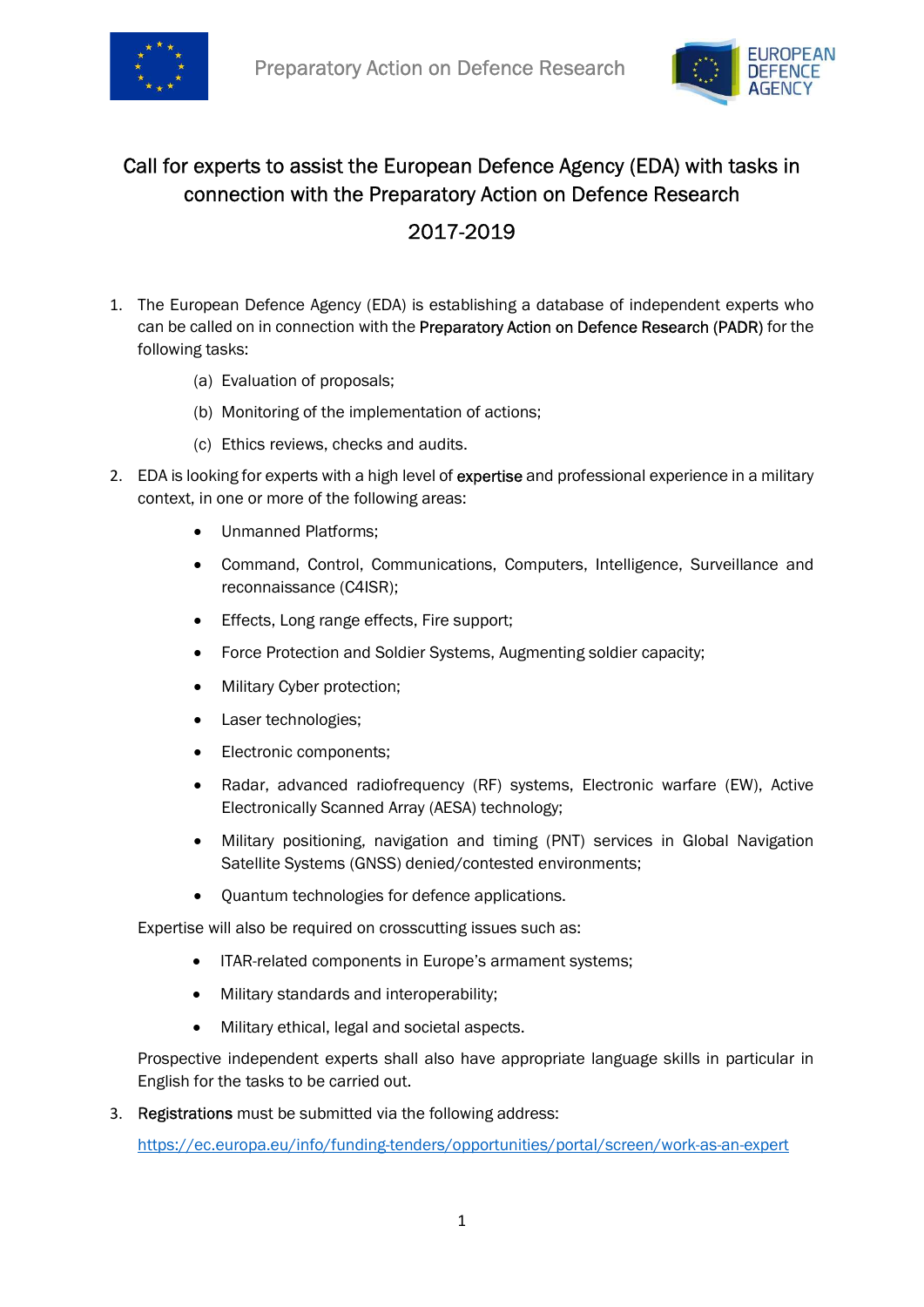



The call for expression of interest is permanently open (no deadline). However, early application is encouraged, in order to allow a timely selection of experts in each call for proposals.

Experts who already registered in the Funding and Tender Opportunities Portal database of independent experts are invited to access via the previous website to their profile, to declare their interest in PADR assignments (and update their area of expertise).

4. EDA will use the database for selecting the experts it needs.

The experts will be selected on the basis of the technical skills, experience and knowledge and language skills needed.

In addition, EDA will seek a balanced composition within the expert groups in terms of various skills, experience, and knowledge, geographical diversity, and gender.

Moreover, EDA will ensure a reasonable rotation of independent experts for proposal evaluation from one year to the next.

If needed and duly justified, EDA may exceptionally also select experts from outside the database.

5. Please note:

If selected, you will need to get appropriate security clearance<sup>1</sup> before appointment, and need to be validated by the Member State that issued the security clearance2.

Selected experts may be managed via the Funding & Tenders Opportunities Portal. By submitting this application, you agree to accept to use the Funding & Tenders Opportunities Portal electronic exchange system in accordance with the Funding & Tenders Opportunities Portal Terms & Conditions.

All sections of the application form must be completed (and kept up-to-date). Areas of expertise and professional experience must be adequately detailed and documented.

Your registration will be considered complete only once marked as valid.

The personal data collected in the context of this call will be processed in accordance with Regulation No 2018/17253.

Your name may be published in accordance with Article 38 and Article 237 of Regulation No 2018/10464.

You will be required to agree to a code of conduct (including confidentiality aspects) and to confirm that there is no conflict of interest for each assignment.

<sup>&</sup>lt;sup>1</sup> Unless otherwise specified, the level of the personal security clearance of the experts shall be at minimum level of CONFIDENTIEL UE/EU CONFIDENTIAL.

<sup>2</sup> Contact details of the authorities are in attached list.

<sup>&</sup>lt;sup>3</sup> Regulation (Eu) 2018/1725 Of the European Parliament and of the Council of 23 October 2018 on the protection of natural persons with regard to the processing of personal data by the Union institutions, bodies, offices and agencies and on the free movement of such data, and repealing Regulation (EC) No 45/2001 and Decision No 1247/2002/EC.

<sup>4</sup> Regulation (EU, Euratom) 2018/1046 of the European Parliament and of the Council of 18 July 2018 on the financial rules applicable to the general budget of the Union, amending Regulations (EU) No 1296/2013, (EU) No 1301/2013, (EU) No 1303/2013, (EU) No 1304/2013, (EU) No 1309/2013, (EU) No 1316/2013, (EU) No 223/2014, (EU) No 283/2014, and Decision No 541/2014/EU and repealing Regulation (EU, Euratom) No 966/2012 (OJ L 193/1, 30/07/2018, p.1).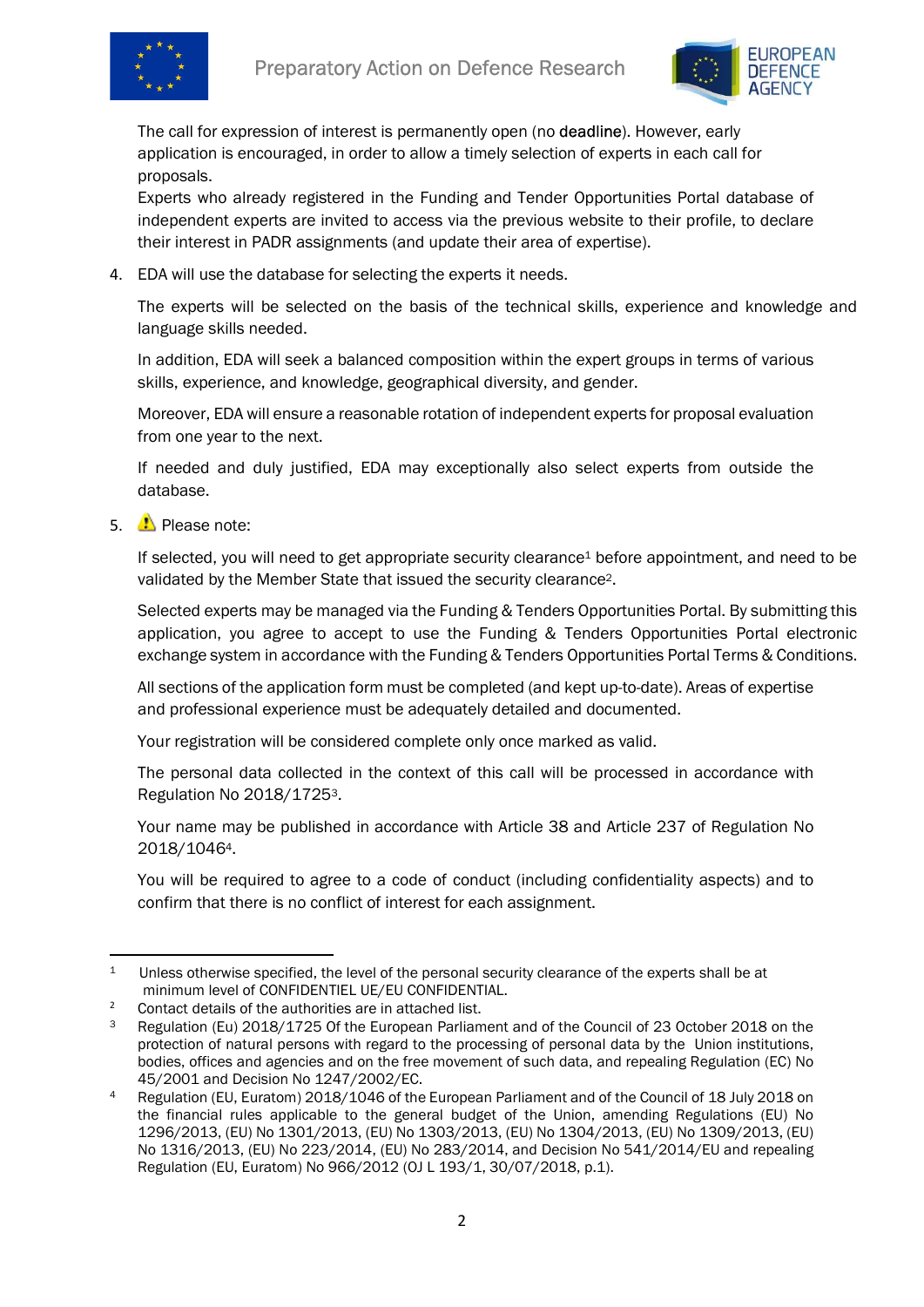



Should you evaluate a proposal for the PADR, as an independent expert you are entitled to receive daily allowance and reimbursement for travel and accommodation. An honorary would be applicable only if it is allowed by your national legislation and/or if it is in accordance with the conditions set out in your working contract, if any. EDA has adopted the Commission Decision C(2007) 5858 of 05 December 2007 on the "Rules on the reimbursement of expenses incurred by people from outside the Commission invited to attend meetings in an expert capacity" as last amended and the "Methodology for expert fees for remote evaluation and ethics review" established by the Directorate-General for Research & Innovation of the European Commission

https://ec.europa.eu/research/participants/data/ref/h2020/other/experts\_manual/methodolog y-for-expert-fees\_en.pdf.<sup>5</sup>

<sup>&</sup>lt;sup>5</sup> The unit cost per working day also used for experts under Decision C(2007)5858) is broken down into a rate per work unit (i.e. EUR 45 per work unit; 10 work units are equivalent to EUR 450; 10 work units are equivalent to 1 working day) and each task is given the number of work units that correspond to the working time normally required for it. The tasks and fees will be fixed in advance for each expert in his/her contract (Articles 3 and 4) and will apply automatically, depending on the number of tasks assigned.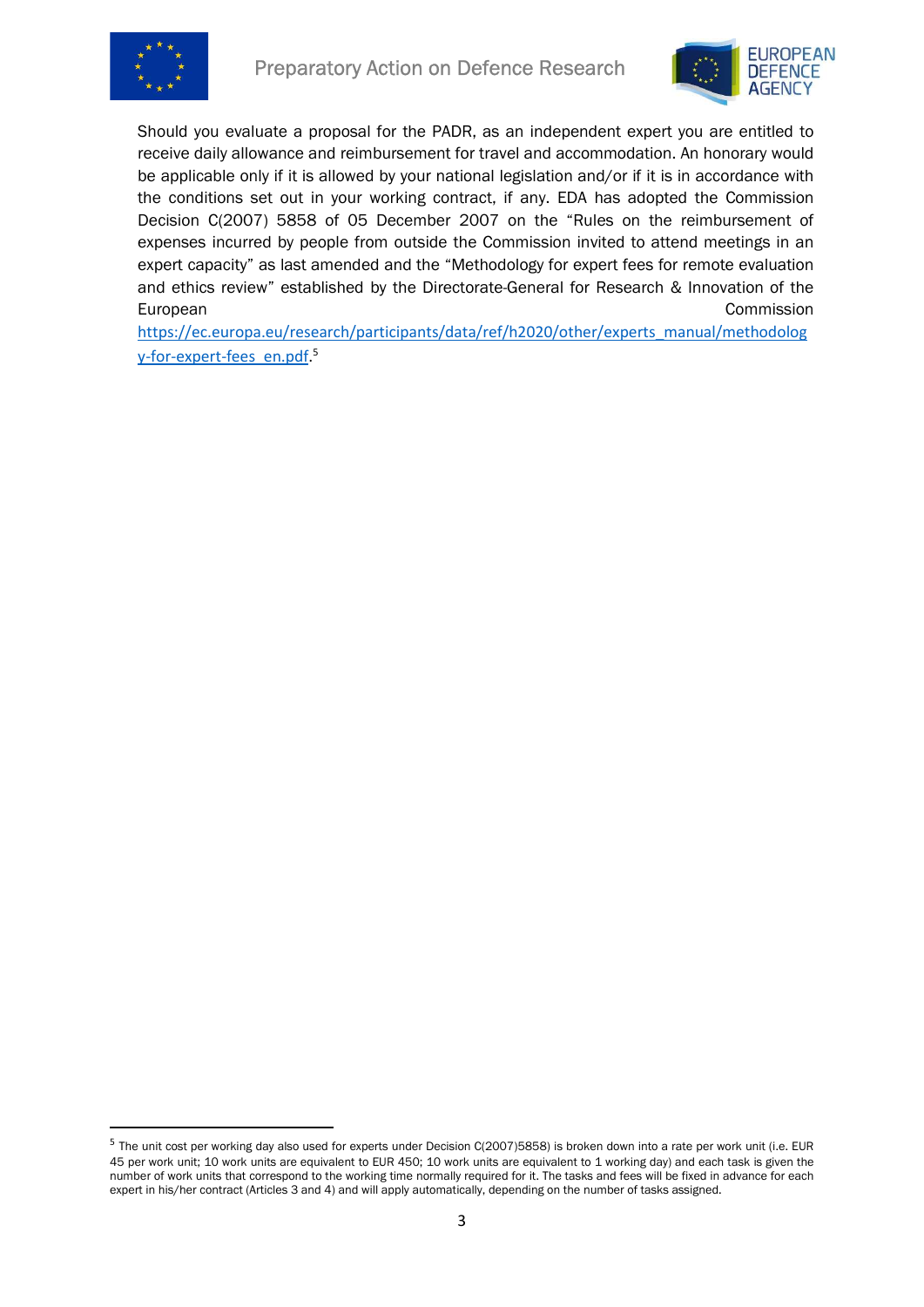



## Contact details of the Authorities for validation of experts

This list will be updated as PoC will become available

### AUSTRIA

Austrian Federal Ministry of Defence and Sports Division Science, Research and Development

### Dr. Rüdiger STIX

Roßauer Lände 1 A - 1090 Vienna +43 (0) 502 011 022 296 ruediger.stix@bmlvs.gv.at wfe@bmlvs.gv.at

### BELGIUM

Royal Higher Institute for Defense, Director-General Filip BORREMANS Renaissancelaan 30, B-1000 Brussel +32 (0)2 441 63 32

filip.borremans@mil.be

## BULGARIA

Ministry of Defence Rosen IVANOV 3 Dyakon Ignatiy Str., 1092 Sofia +359 (2) 92 20 867 r.ivanov@mod.bg

#### **CROATIA**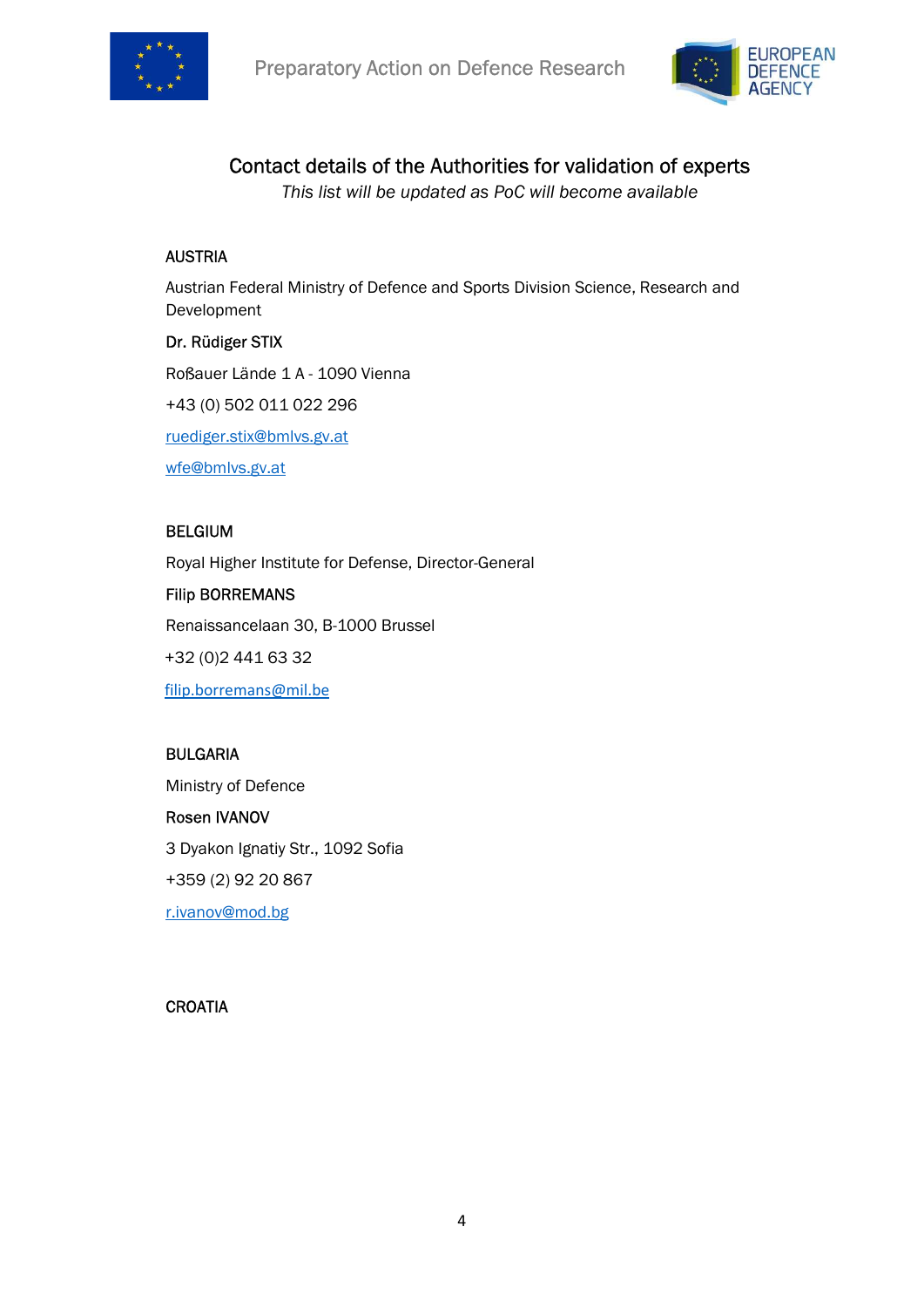



## **CYPRUS**

Ministry of Defence, National Armaments Directorate

## Maj(AF) HADJIPAVLIS Panayiotis

4, Emmanuel Roides Str., 1432 Nicosia

Cyprus

+357 22807654, +357 22807671

rtpoc@mod.gov.cy

decepoc@mod.gov.cy

cepoc@mod.gov.cy

### CZECH REPUBLIC

Ministry of Defence of the Czech Republic, Industrial Cooperation and Organisations Management Division

### Assoc. Prof. Blahoslav DOLEJŠÍ

Tychonova 221/1, 160 00 Prague 6

Czech Republic

+420 973 214 682

dolejsib@army.cz

#### DENMARK

Danish Ministry of Defence, Department for Acquisitions and Capability

#### Claus HØEGH-GULDBERG

Holmens Kanal 9, DK-1060 Copenhagen K

+45 61 87 14 12

chg@fmn.dk

#### ESTONIA

Ministry of Defence

## Getter OPER

Sakala 1, Tallinn, Estonia

+372 717 0061

getter.oper@kaitseministeerium.ee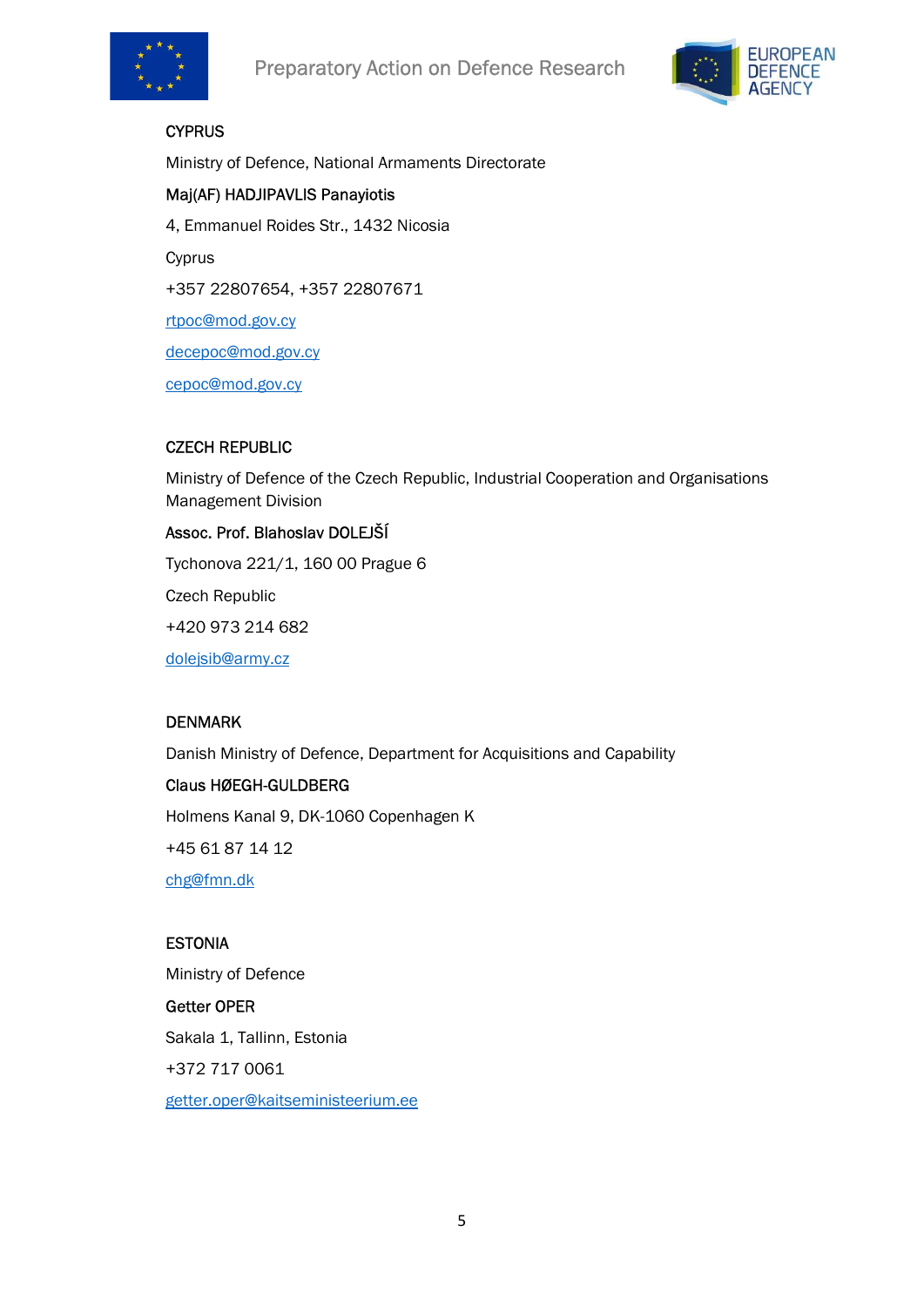



# FINLAND Ministry of Defence Vesa KYYRÖNEN PL 31, 00131 Helsinki, Finland +358 295140009 puolustustutkimus@defmin.fi

## FRANCE

DGA/DS/SRTS

Michel TEXIER 60 boulevard du Général Valin, CS 21623, 75509 Paris cedex 15 +33 (0)988670343 michel-a.texier@intradef.gouv.fr

### **GERMANY**

Federal Ministry of Defence, A II 6 - Basic Research, International R&T-Cooperation

Michael ROTHENBACH Fontainengraben 150, 53123 Bonn +49 (0) 228 12 14186 michaelrothenbach@bmvg.bund.de BMVgAII6@bmvg.bund.de

## **GREECE**

Hellenic Ministry of Defence, GDDIA, DDITR

#### Athanasios SAMARAS

Hellenic Ministry of Defence, General Directorate for Defence Investments & Armaments, Directorate for Defence investment & Technological Research

+30 210 7466 554, 0030 697 4460284

ath.samaras@gdaee.mil.gr;

daete-tate@gdaee.mil.gr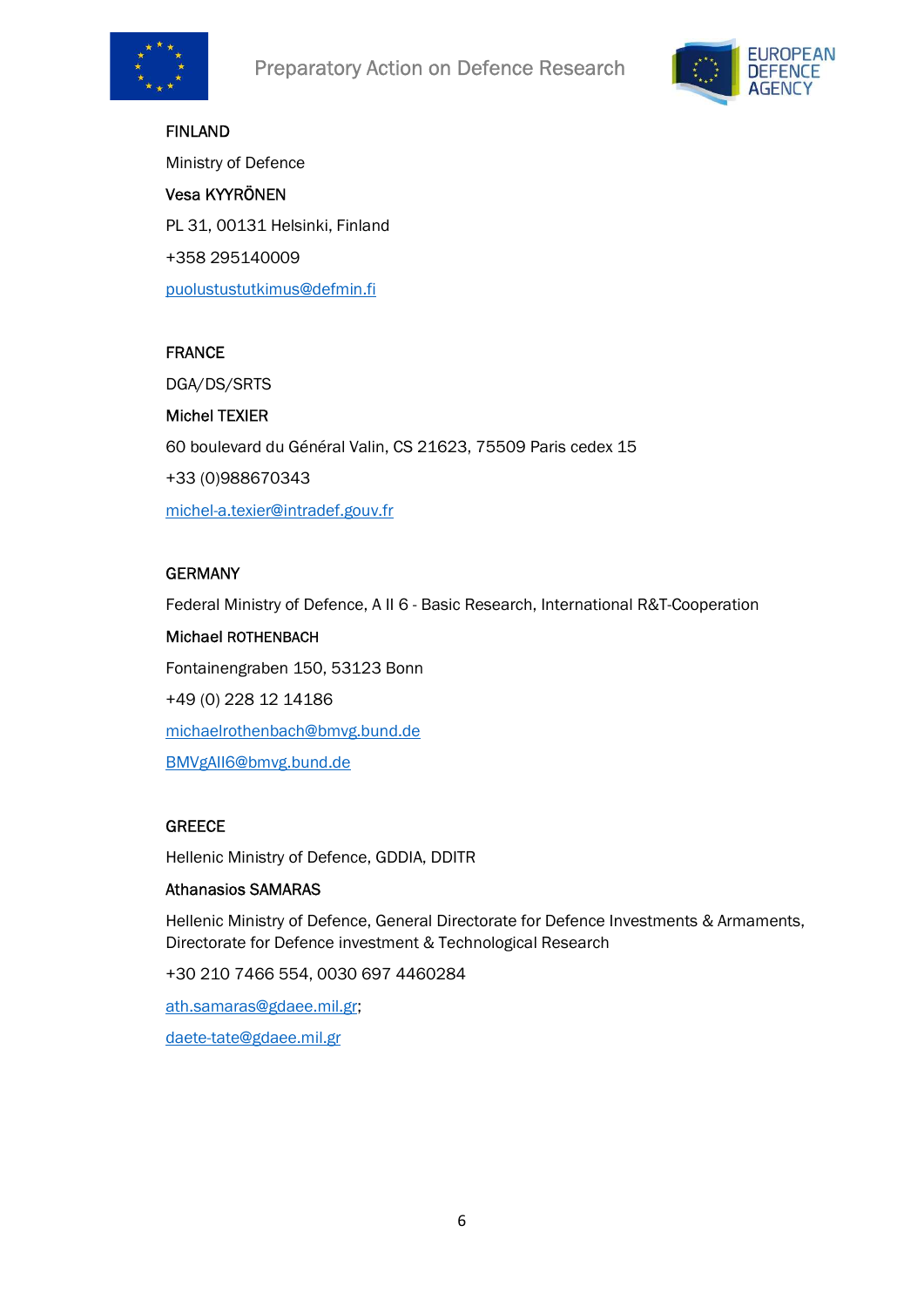



### **HUNGARY**

Ministry of Defence Hungary, Armaments Development Department

Col. Attila SIMON H-1885 Budapest +36 1 474 1232 / +36 1 474 1411 attila.simon2@hm.gov.hu

#### IRELAND

Permanent Representation of Ireland to the EU Mr Philip MUDGE Rue Froissart 50, 1040 Bruxelles, Belgium +32 2282 3380 Philip.Mudge@dfa.ie

## **ITALY**

Secretariat General of Defence and National Armaments Directorate, 5th Department – Technological Innovation, Head 2nd Office – 5th Department

#### CV Luigi SCHINELLI

Airport F. Baracca "Comparto A" – Via di Centocelle, 301, 00175 – ROME – ITALY +39 06469130704, +39 06469130754

r5u2s0@sgd.difesa.it

## LATVIA

Ministry of Defence of the Republic of Latvia, Head of the Military Education and Science Section

#### Ms Liene Liepiņa

10/12 K.Valdemara Str., Riga, LV-1473, Latvia

+371 6 7335015

Liene.Liepina@mod.gov.lv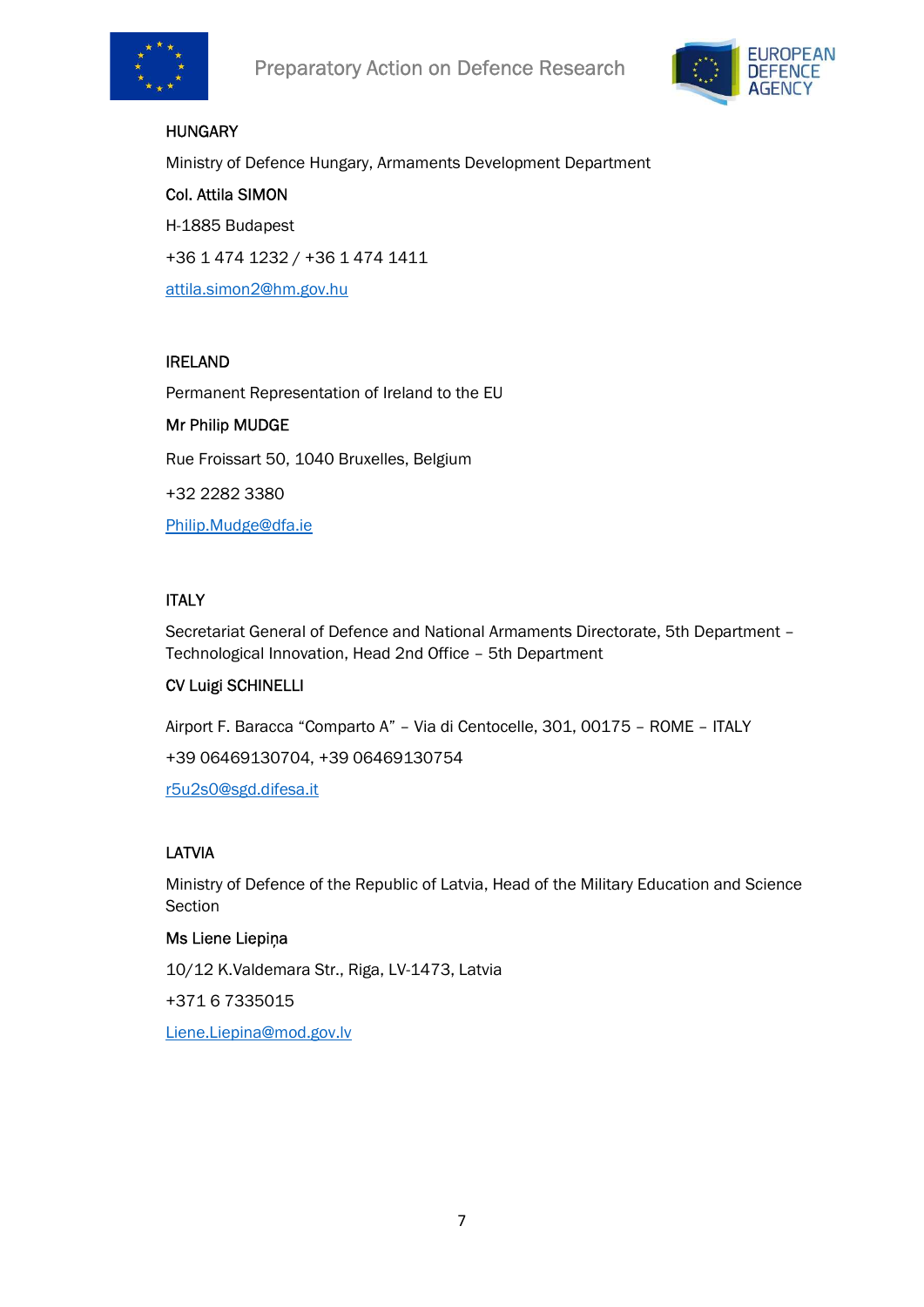



## LITHUANIA

Ministry of National Defence of the Republic of Lithuania, Armaments and C2 Systems Department, Science and Technology Section

## Mr. Laurynas Mockaitis

Šv. Ignoto g. 8, LT-01120 +370 5 273 5579 laurynas.mockaitis@kam.lt

## LUXEMBURG

Ministère des Affaires étrangères et européennes, Direction de la Défense

#### Aziliz GUÉRIN

6, rue de l'ancien Athénée. L-1144 Luxembourg

+352 247-82839

aziliz.guerin@mae.etat.lu

### MALTA

#### **NETHERLANDS**

Ministry of Defence of the Netherlands, Defence Staff, Plans Directorate, Knowledge & Innovation Department

#### E.L. (Eddie) Flohr

Plein-Kalvermarkt Complex /Room C1.02/ Kalvermarkt 32/2511 CB The Hague/The Netherlands, MPC 58B/P.O. Box 20701/2500 ES The Hague/The Netherlands

+31 (0)6 83 22 03 91

el.flohr@mindef.nl

#### **NORWAY**

Ministry of Defence

#### Sunniva Tofte

Pb. 8126 Dep., 0032 Oslo

+47 23096447

Sunniva.Tofte@fd.dep.no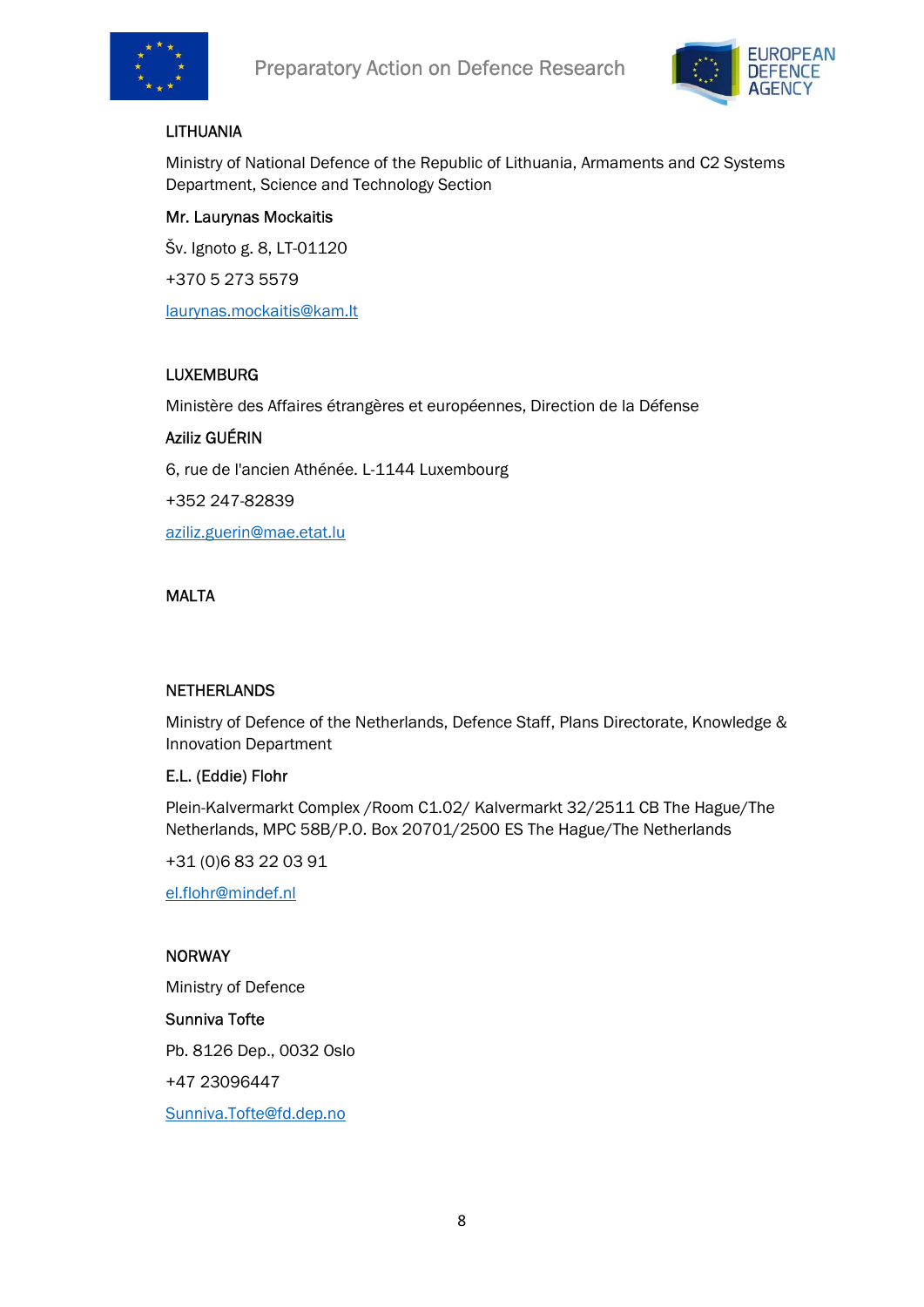



## POLAND

Ministry of National Defence, Science and Military Education Department

Mr. Jacek MEISSNER Niepodległości Ave. 218, 00-911 Warsaw, Poland +48 261 846 862 jmeissner@mon.gov.pl

## PORTUGAL

Direção-Geral de Recursos da Defesa Nacional

Marco PINTO Av. Ilha da Madeira, 1, 1400-204 Lisboa, PORTUGAL +351 213 027 254 dgrdn.id@defesa.pt

#### ROMANIA

Ministry of Defence, Armaments Department Lt. cdor. eng. Marian VATAVU Bvd. Drumul Taberei, 9-11, 6th District, 050561 Bucharest +40 (0)21 319 5739; +40 21 319 59 41 marian.vatavu@dpa.ro

#### **SLOVAKIA**

Národný bezpečnostný úrad (National Security Authority) Budatínska 30, 851 06 Bratislava, Slovakia +421 2 6869 1111

#### **SLOVENIA**

Ministry of Defence, Logistic Directorate Andreja NOVAK Vojkova 59, 1000 Ljubljana +386 41 384 500 / +386 1 471 21 99 andreja.novak@mors.si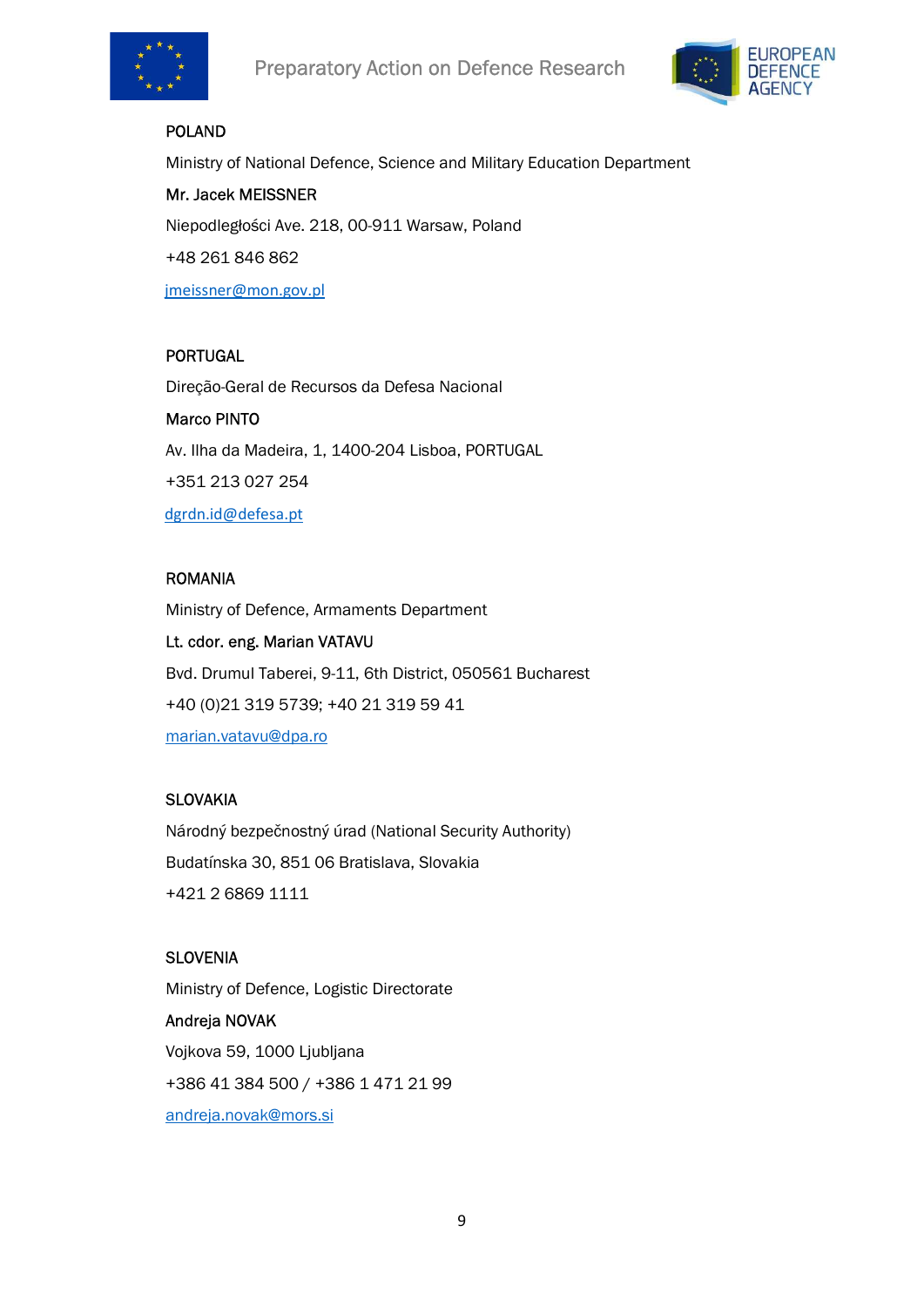



## SPAIN

Ministerio de Defensa, DGAM/SGPLATIN

## Jose SALA

C/ Arturo Soria 289, 28033 Madrid, Spain

+34 913954658

cooperacionid@mde.es

### SWEDEN

All applicants possessing the appropriate Personal Security Clearance will be considered validated by the Swedish Authorities

#### UNITED KINGDOM

All applicants possessing the appropriate Personal Security Clearance will be considered validated by the UK Authorities.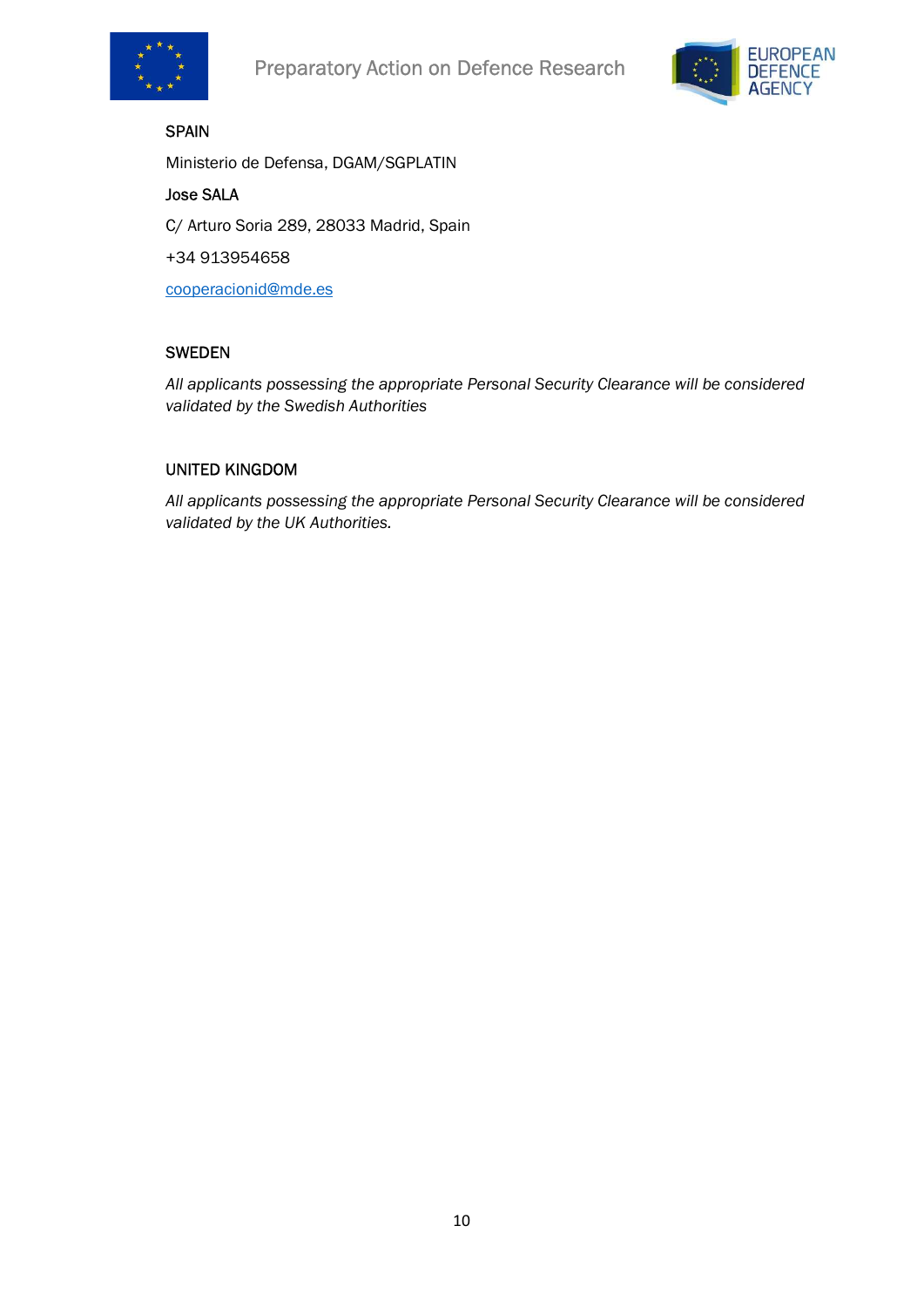



## ANNEX: Frequent Asked Questions related to the Call for experts to assist the European Defence Agency (EDA) with tasks in connection with the Preparatory Action on Defence Research

## 2017-2019

## Q&A Call for Experts PADR 2019

### Q1. What is the newest reference document for PADR Call for Experts? Is it the same version as for 2017 PADR Call for Experts?

A1. On PADR Call for Experts, the document has been adjusted, in order to remove references to 2017 and to include the technical areas of 2018 and 2019 calls. The new document can be found on EDA website following this link.

### Q2. Has the process been updated regarding the 2017 procedures? Are there any deadlines or is the process continuous?

A2. The process has not been modified and it is continuous. There are no deadlines, but it is advised that the experts register as soon as possible.

#### Q3. Will the experts validated by the Member States for the 2017 and 2018 rounds considered to be still valid for the 2019 call? Are Member States expected to confirm their validation this year?

- A3. The validations from a MS are not call-dependent, and therefore, they will be valid as long EDA do not receive information on the contrary.
- Q4. At what point is the national validation/confirmation from the Member States needed on the expert? Does EDA search for suitable candidates from the database independent of whether he/she has been validated by the MS, or only candidates that have already been validated by the MS are considered?
- A4. EDA selects the experts from the Funding & Tenders Opportunities Portal database of independent experts (EMI) taking into account their expertise. Then, the validation, the Personal Security Clearance (PSC), and availability are checked with the pre-selected experts, as the database does not contain a specific field allowing the experts to mark if they are already validated or have Personal Security Clearance.

As the selection is not limited to only the experts already known to EDA to be validated, it is recommended that an expert contact its MoDs as soon as possible (when expressing interest in PADR in the database), in order to arrange the validation if selected. If a pre-selected expert is not validated, EDA will inform the expert how to proceed and how to contact the MoD in order to get the validation.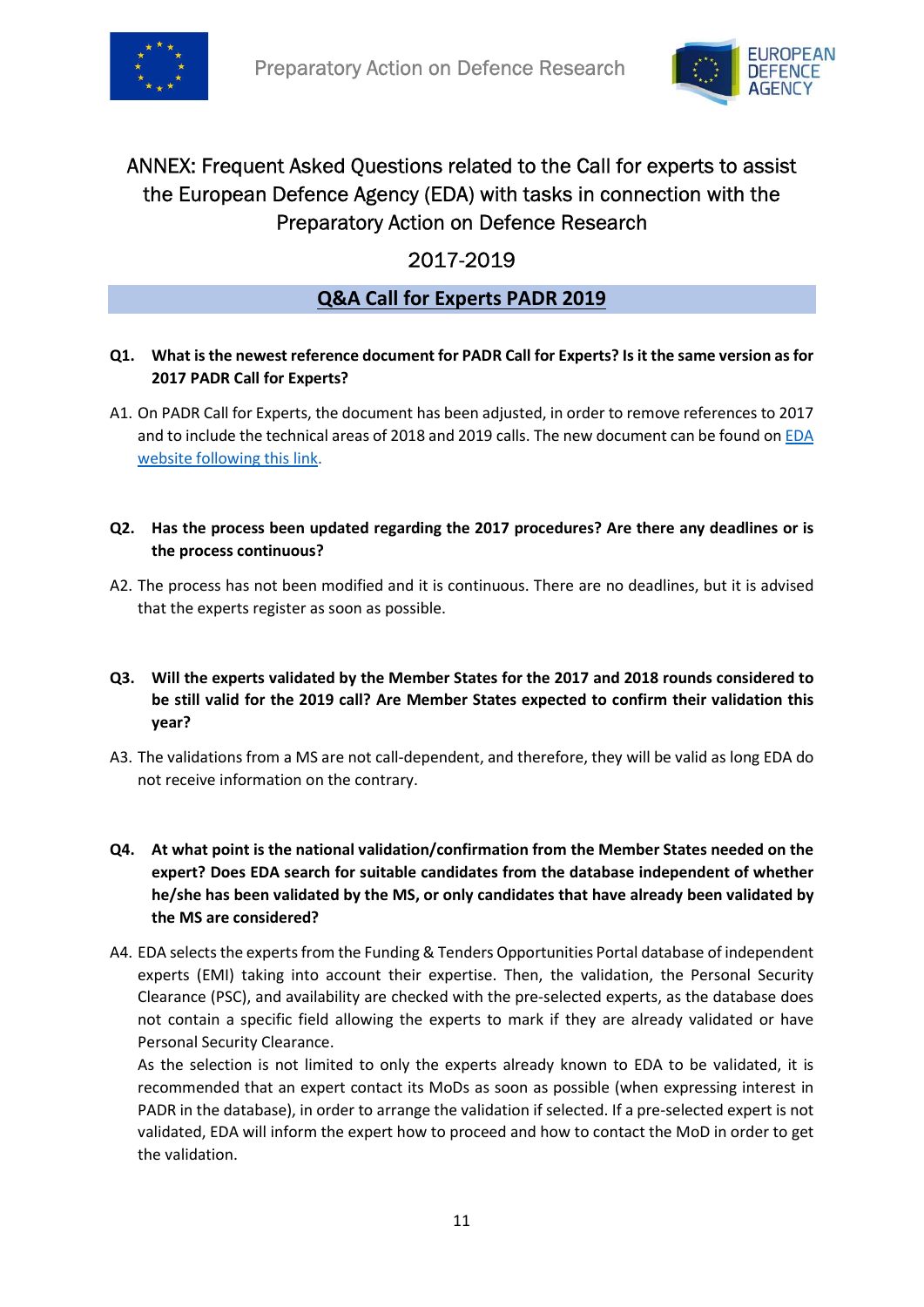



#### Q5. What is the level of the Personal Security Clearance demanded for experts?

A5. The Personal Security Clearance has to be at minimum level of CONFIDENTIEL EU / EU CONFIDENTIAL.

#### Q6. Will the experts selected for the evaluation receive an expert briefing before the assessments?

A6. Yes, experts will participate in a briefing on the evaluation procedure organized by the EDA. The briefing will be on-line and take place on several alternative dates, according the experts' availability.

## Q7. Does a registration in the database entail that an expert will be automatically selected for task assignments? Does an expert have to have personal security clearance and has to be validated before registering in the database?

A7. No. The registration in the database does not entail that an expert will be selected by EDA. EDA will select the experts on the basis of their technical skills, experience, knowledge and language skills.

Only if selected, experts will need to prove to have personal security clearance before appointment and to be validated by the Member State issuing the security clearance.

## Q8. At what stage of the process the experts registered in the Funding & Tenders Opportunities Portal Experts database need to have their security clearance and validation conducted by the Member State?

A8. According to the text of the call for experts, an appropriate security clearance and the validation by the Member State that issued the security clearance are mandatory in order to be eligible.

Experts need to request their EU personal security clearance and the validation to their national authorities, and they are encouraged to do so as soon as they are registered in the database. However, please note that some MoDs only validate pre-selected experts (experts that have been contacted by the EDA).

Please refer to the call for experts https://www.eda.europa.eu/procurementbiz/procurement/eda-procurement/call-for-experts-for-the-preparatory-action-on-defenceresearch to find the relevant Point of Contact.

### Q9. I have two national security clearances (Home Affairs and Defence) from one Member State. Which of the above security clearances should/could I use?

A9. Experts with security clearances other than those issued by one of the Member State + Norway and not included in the Annex I to Commission Decision (EU, Euratom) 2015/444 of 13 March 2015 on the security rules for protecting EU classified information are not eligible.